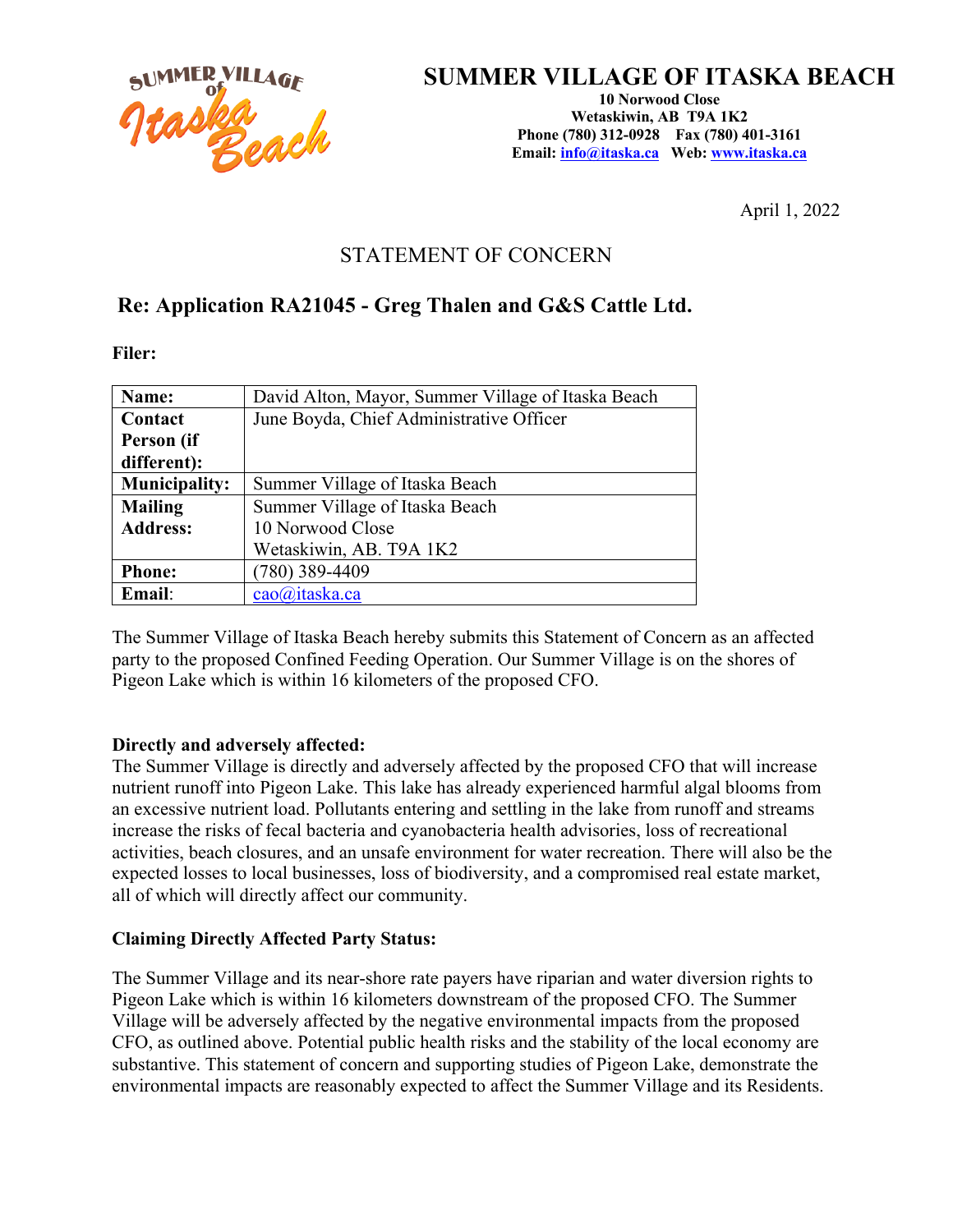

# **SUMMER VILLAGE OF ITASKA BEACH**

**10 Norwood Close Wetaskiwin, AB T9A 1K2 Phone (780) 312-0928 Fax (780) 401-3161 Email: info@itaska.ca Web: www.itaska.ca**

**CFO Location**: NW 3-47-2 W5M, Wetaskiwin County

### **CONCERN**

There is a strong, lake-wide commitment to environmental protection of Pigeon Lake and its watershed.

The Summer Village is concerned that manure from an intensive 4000 beef-finishing confined feeding operation, spread over a relatively small area (16 quarter-sections), introduces a high risk for the community. We are concerned the proposed CFO will:

- 1. Adversely affect Pigeon Lake water quality including the increased frequency and intensity of harmful algal blooms, due to an influx of phosphorus and pollutant-laden surface runoff and ground water that flows from the CFO operation into a vulnerable Pigeon Lake.
- 2. Increase public health and safety risks in and around Pigeon Lake due to the increased presence of harmful algal blooms and bovine enterococcus which produce toxins and bacteria harmful to people and animals.
- 3. Adversely effect downstream conservation and recreational sites including Pigeon Lake Provincial Park, Zeiner Park, and 320 acres of conservation land around Tide Creek – spawning ground for fish.
- 4. Undermine prior regional and provincial efforts to mitigate nutrient release in the watershed and improve water quality in Pigeon Lake
- 5. Disregard the Alberta's Water for Life Action Plan, the Pigeon Lake Watershed Management Plan, as well as Municipal Regional and Statutory Plans

The proposed CFO application fails to address water diversion based on the requirements of the Water Act and the impact of fugitive release of manure pollutants on resident and environmentally sensitive areas at Pigeon Lake including:

- An overload of nutrients inputs on the soil including nitrogen and phosphorus, and the
- Release of pathogens such as listeria, salmonella, E. coli, growth supplements, antibiotics and other chemicals.

All 12 municipalities around Pigeon Lake are impacted by the health of Pigeon Lake and its watershed. We worked together with the Pigeon Lake Watershed Association (PLWA) and the province to adopt and implement the Pigeon Lake Watershed Management Plan. This Plan is a comprehensive, science-based strategy to protect the health of the lake, watershed, and community.